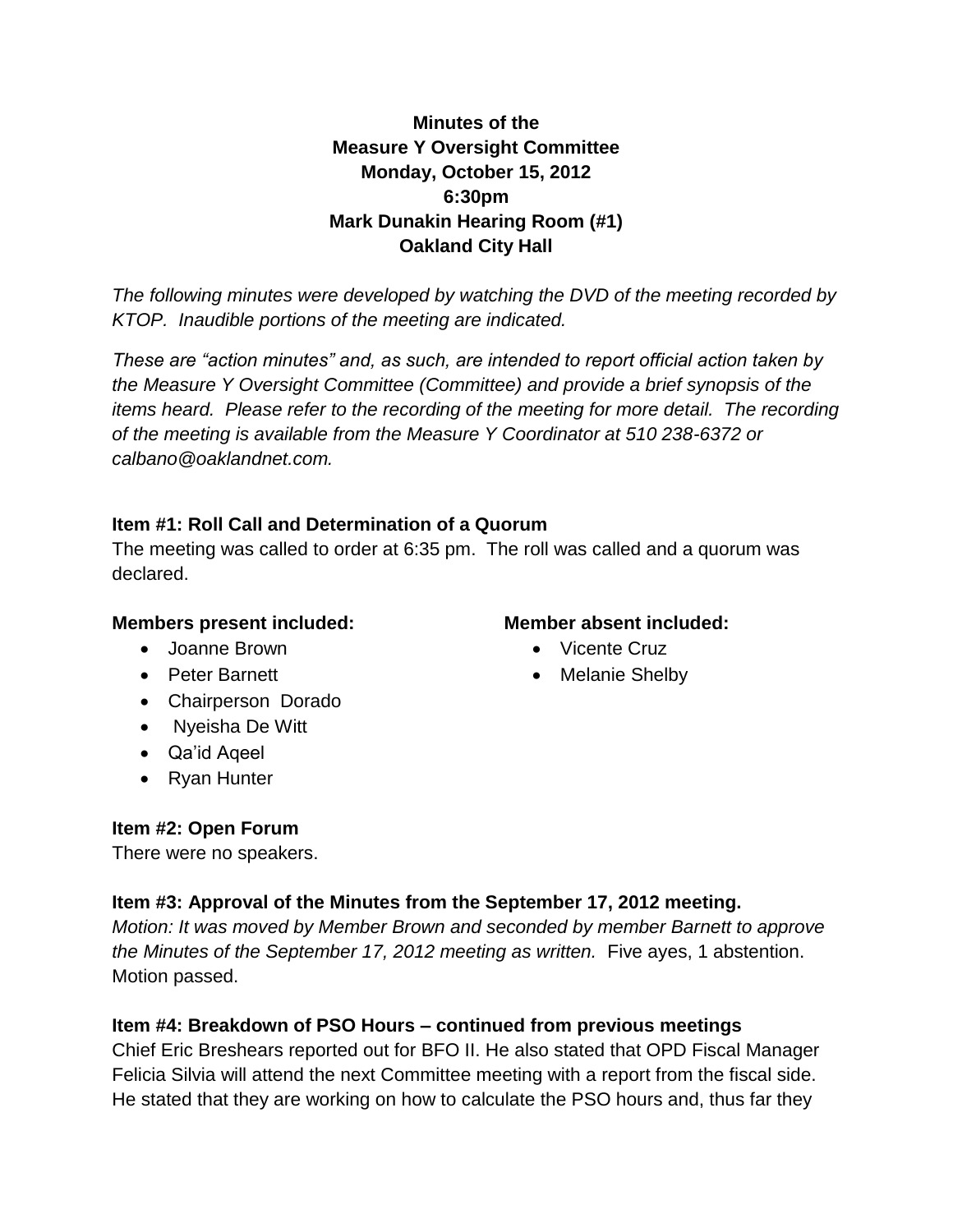have a list of activities that account for a certain percent of their time. They are refining this to get a complete picture and will have it for December's meeting. The item in their profile, thus far include:

- Line up
- Interdepartmental training
- Checking out a car
- Working in the field
- Writing reports in the office (because the wifi is slow in the cars. OPD is thinking about going form 3G to 4G in their cars to make faster.)
- Transport a prisoner to the jail if there is an arrest
- In response to a question, DC Breshears commented that the PSOs use a form to document their hours.
- Chairperson Dorado said he would accept some flexibility in what is defined as "PSO time spent on the actual beat" to include time PSOs spend on PSO related projects off of the beat. What the Committee is really interested in is the time PSOs spend on assignments that have nothing to do with PSO work – such as protests and demonstrations. DC Breshears said Felicia Silva's report next month will provide that information.

# **Community Policing Evaluation – update from OPD**

DC Breshears provided an update on the items listed by the evaluators (RDA) and the Committee for improvement by OPD from the 2011-2012 Community Policing Evaluation.

- *Training plan*: In August, 2011 there was a spending plan developed for the PSOs that included training and equipment. In 2012, an additional training and spending plan was developed, and both were implemented. Because Measure Y does not fully fund the PSO program, the previous City Administrators did not want to spend the Measure Y training and equipment budgets given the City's budget deficit. There was concern that OPD would be spending funds that were not there. However, when Deanna Santana became City Administrator she clarified that OPD could spend the training and equipment funds.
- *PSO School*: Additional training for PSOs and PSO Sergeants was also provided. Training was given over two days for two groups of PSO/Sergeants. The SARA process was a focus of this training. The training was provided from an outside expert, Julie Wartell from San Diego.In addition, PSOs have also attended the COPPS Conference in Washington DC in 2011.
- *New PSO School:* A new school is planned for February, 2012 and will be similar to the one OPD held two years ago. There will be a mid year evaluation next year to see what additional training is needed.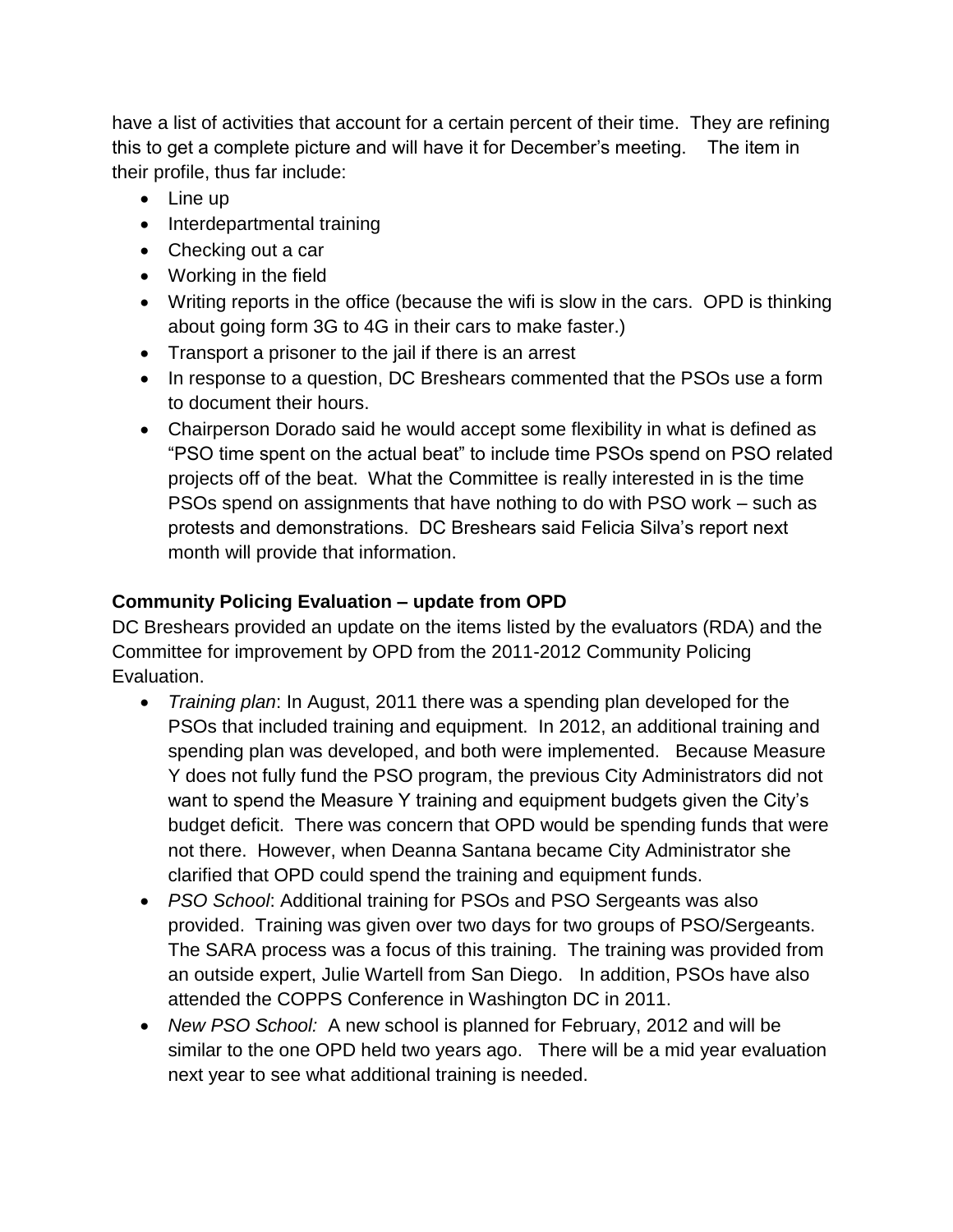- *Community policing training for the whole department:* There is a 40 hour course in the Police Academy for the new recruits that and includes SARA as well as communicating with the public, tolerance, racial diversity, etc.
- *Improving coordination between the violence prevention and community policing programs of Measure Y:* DC Breshears is in communication with Sarah Bedford about this, and this year they are working on quarterly meetings among the PSOs and Measure Y funded agencies. Committee members expressed an interest in participating in these meetings or in helping to organize them.
- *PSOs to CRTs:* This will take place in full in January with the Watch change.
- *Metrics for the CRTs:* This is still in development and DC Breshears is in contact with a Berkeley professor for help.
- Member Brown asked if the Committee can tell the public there is at least one SARA project in each beat. DC Breshears said there is an issue of how you count the beats – the 35 beats or the 57 community policing beats which will be discussed in the next couple of weeks. He will report back to the Committee.
- Members commented how much they appreciated DC Breshears circling back to them and providing this update which address the issues they and RDA raised vis a vis the 2011-12 Community Policing evaluation.

# **Item #5: PSO Supervisors**

Sgt Allison provided an overview of what PSO Supervisors do on a daily basis. Highlights include:

- At Line Up, the Sergeants orient the PSOs to the day, review crime trends, etc.
- They provide or ensure that training needs are met by PSOs and CRTs.
- They work with the PSOs to be sure they are up to date on the presentations they show at the NCPCs meetings.
- The review the SARA projects in the database.
- They go through their email to see what constituent complaints have come through.
- They see what kind of meetings are being held such as Neighborhood Watch, personal safety training, read- along requests from schools, etc.
- Sometimes there are operations they have to participate in that affect all of the beats.
- Sometimes they bring out the mobile police van to neighborhoods.
- They coordinate the training of the officers in their squad for firearms and other department training.
- They have bi-monthly meetings with each officer, individually, to go over their performance including their SARA projects and to see that they have at least 3 projects (one that is violence reduction oriented) they are maintaining.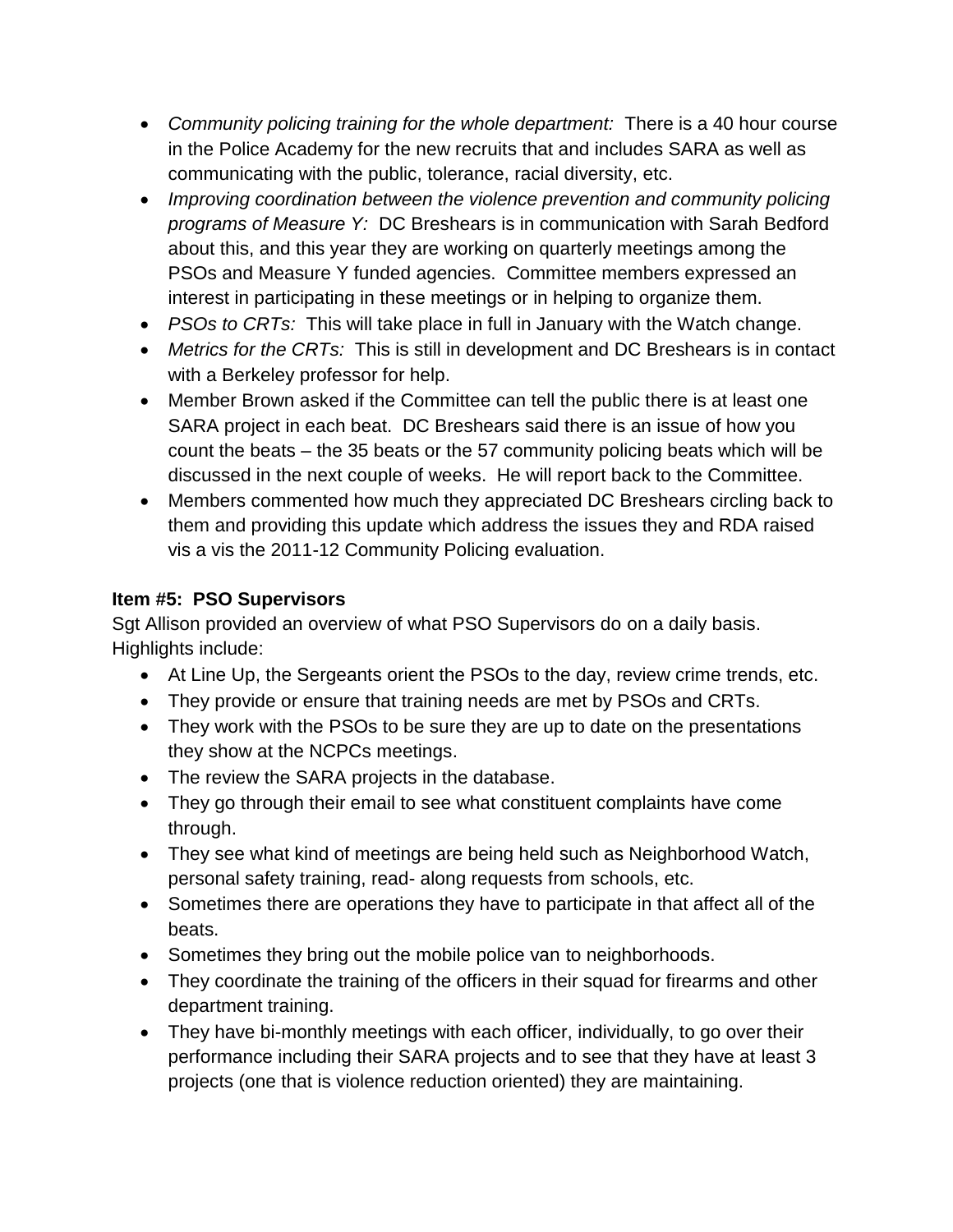- Sometimes officers are required to investigate burglaries. They completed a 40 hours course so they can do this as time permits.
- They conduct workshops.
- Pass out flyers on crime project, the camera project, etc.
- They are called out for demonstration and protests.
- They check to see if the payroll codes are correct and do the paperwork for vacation and sick days.
- They monitor Telestaff which tracts call signs for a particular day.
- Work with Internal Affairs and on other administrative issues.
- In response to a question, Sergeant Allison said when she and other go to conferences or workshops they do pass on what they have learned, primarily at Line Up**.** She also said sergeants do have to approve some arrests and also the follow-up reports, however, this does not take up a significant amount of time.
- Sergeant Allison said her squad will not be affected by the moving of some PSOs to CRTs, but what she does have to deal with is the frequent changes in PSO and the needs to orient and train them.
- Chairperson Dorado commented that there are things the community can benefit from that PSOs learn at conference or at trainings that could be shared at the NCPC meetings. DC Breshears said he would share the SARA training materials with the Committee.
- Chairperson Dorado said there was a burglary in Maxwell Park where the officers who responded told the family they should move out of Oakland. He would like these officers tracked down and educated. In addition, the family was afraid to provide the names of the officers because they were afraid they wouldn't get service from OPD should they get burglarized again. Sergeant Allison asked if he would like to initiate a complaint and Chairperson Dorado responded that he would.

Sergeant Wong described his role as the Administrative Sergeant for BFO II. Highlights include:

- He takes the PSOs Sergeant's place when he or she is absent.
- Performs all the administrative work, staffing detail, vehicles, call signs, payroll corrections, and anything else to support the other supervisory and the command staff.

## **Item #6: OFD Mentoring Program**

This item was tabled until the November meeting as chief Reid was not able to attend tonight's meeting.

## **Item #7: Public Safety Committee – MYOC Presentation/Letter**